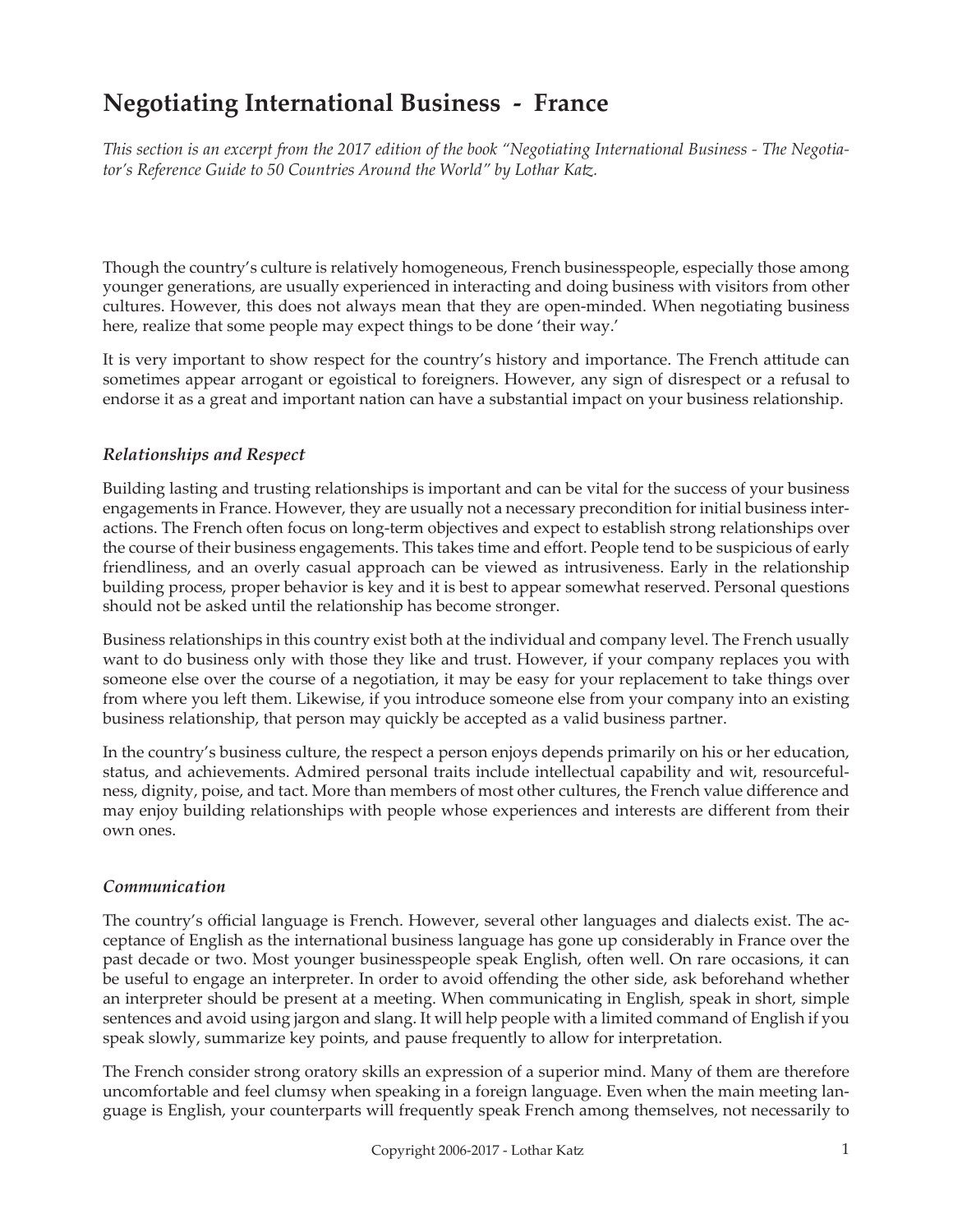shut you out from the discussion but to reduce their discomfort and ensure that everyone on the local side shares the same understanding. People will appreciate and remember it if you learned a few basic French phrases. When you speak their language, they might frequently correct your mistakes in grammar or pronunciation. Do not take this personally, since their motivation will only be to help you speak their language effectively and 'look good.' If you do not speak any French, expressing regret for that fact will be viewed favorably.

While they often have heated debates and occasionally raise their voices to make a point, the French dislike loud and boisterous behavior. They may interrupt each other frequently during their passionate disputes, though. Intense outbursts are not necessarily signs of irritation or anger, and it can be hard to tell when they are. At restaurants, especially those used for business lunches and dinners, keep conversations at a quiet level. Emotions other than passion are rarely shown in public, and self-control is seen as a virtue. Periods of silence do not necessarily convey a negative message. People in France generally converse in relatively close proximity of around two to three feet apart.

Although the French also value tact or diplomacy, communication can be very direct and people may frequently question and probe into others' arguments. Logic dominates most disputes, and few things anger a French businessperson more than an ill-conceived or illogical argument. Note that it matters little whether they agree with your point or not. You may actually be able to earn their respect by presenting confrontational ideas and defending them well in the inevitable debate that follows. Your counterparts will admire your ability to justify your position, demonstrate that you are well informed, and maintain your composure. The concept of '*saving face*' is not very important in this country. While you want to remain respectful, pointing out mistakes is accepted and often appreciated. Being direct is better than appearing evasive or deceptive. Avoid giving ambiguous answers such as 'We will consider it,' 'This will take further investigation,' or 'Perhaps' if your real answer is 'no.'

Gestures and body language can be extensive, especially if they help underline what is being said. It is rarely a good idea to imitate them. The French may make some physical contact, but there is usually not a lot of it. The American *OK* sign, with thumb and index finger forming a circle, means *zero* in France. The thumbs-up gesture is positive as it signals approval. Slapping the open hand over a fist is a vulgar gesture. Eye contact should be frequent, almost to the point of staring, as this conveys sincerity and helps build trust.

#### *Initial Contacts and Meetings*

Having a local contact can be an advantage but is usually not a necessary precondition to doing business here. Negotiations in France may be conducted by individuals or teams of negotiators.

If possible, schedule meetings at least two weeks in advance. Since the French want to know who they will be meeting, provide details on titles, positions, and responsibilities of attendees ahead of time. Setting an agenda upfront is recommended but not always necessary. While meetings may not always start on time, the French generally expect foreign visitors to be punctual. Avoid being more than 10 to 15 minutes late, and call ahead if you will be.

Names are usually given in the order of first name, family name. However, do not be confused if someone does it the other way around. Some French people have two first names, which are often hyphenated, as in *Jean-Jacques*. Always use *Monsieur/Madame* plus the family name. Do not use *Mr./Ms.* Titles are very important. If a person has one, use it instead, followed by the family name. Only close friends call each other by their first names, and the French may respond very negatively if you violate this rule. Introductions are accompanied by light handshakes. Men should wait for women to initiate handshakes. People may not smile during a handshake – do not read much into it.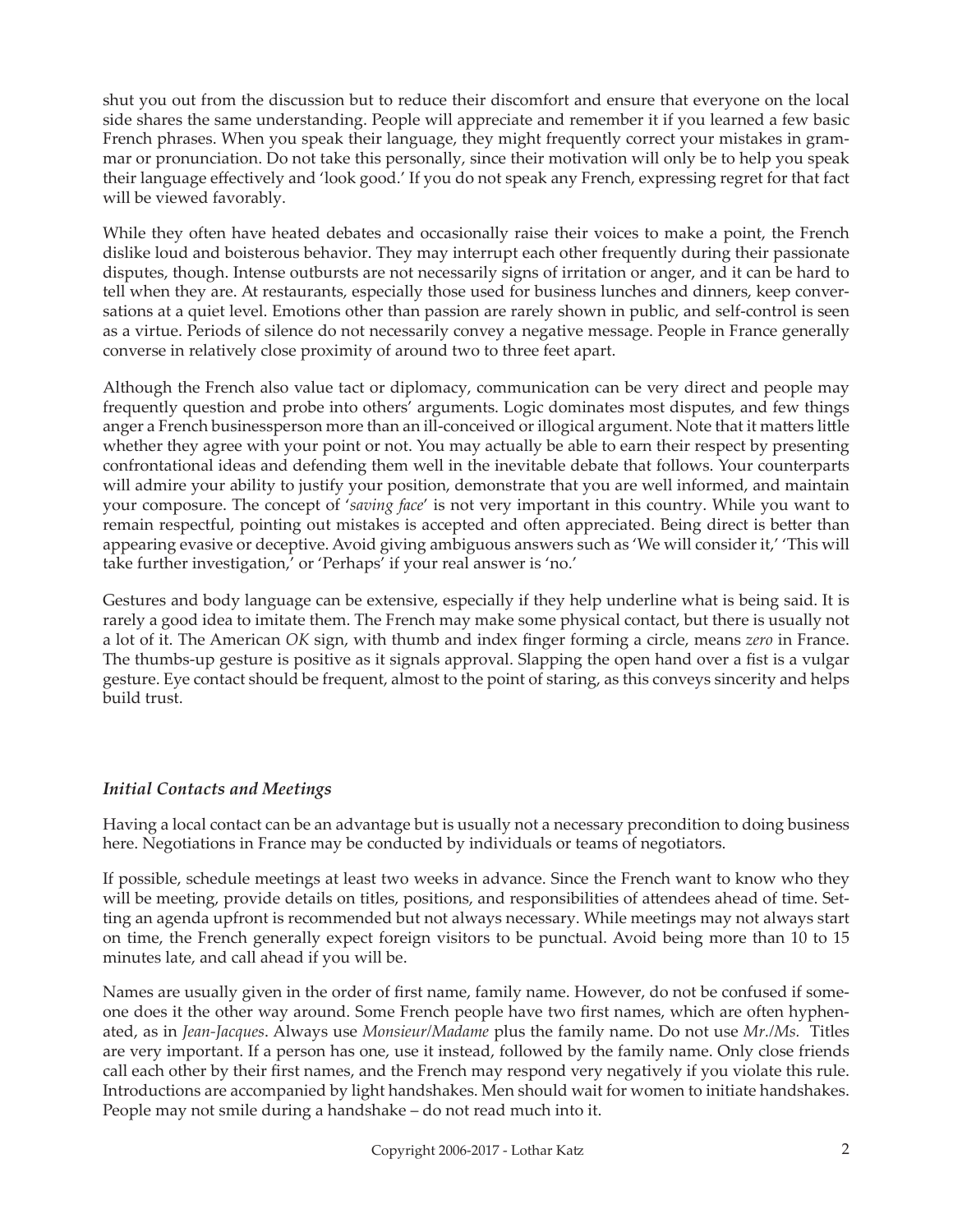The exchange of business cards is not an essential step, but it is best to bring a sufficient supply. Most businesspeople in France read English, so there is no need to have your card translated. If you do, indicate your position in French and include Ph.D.-level degrees if you have any. In addition, make sure that your card clearly states your professional title, especially if you have the seniority to make decisions. When presenting your card, smile and keep eye contact, then take a few moments to look at the card you received. Next, place it on the table in front of you.

Meetings either start with a few minutes of 'small talk' or get right down to business. French humor can be ironic and cynical. Do not respond in kind since you will risk inadvertently offending your counterparts. One's private life has no place in meetings, and personal comments should be avoided. Business is a serious matter in France. During the first meeting, it is best to preserve an air of formality while remaining polite and cordial. While the primary purpose of the first meeting is to become acquainted, the discussion will mostly focus on business topics. It is unrealistic to expect initial meetings to lead to straight decisions.

Presentation materials should be attractive, with good and clear visuals, but not too colorful or flashy. Keep your presentation clear and concise. The French are generally suspicious of hype and exaggerations and may respond negatively to a 'hard sell' approach that might be effective in the United States. They often seem to treat business discussions as intellectual exercises and can get carried away with passionate debates over seemingly small issues. Know your topic well, and use logical arguments and concrete examples to back up your proposals. Having your English-language handout materials translated to French is not a must, but it will be noted very favorably.

## *Negotiation*

**Attitudes and Styles -** In France, the primary approach to negotiating is to engage in a debate aimed at reaching a mutually agreeable solution. While the buyer is in a superior position, both sides in a business deal own the responsibility to reach agreement. They may focus equally on near-term and long-term benefits. The primary negotiation style is cooperative, but people may be unwilling to agree with compromises unless it is their only option to keep the negotiation from getting stuck. In addition, negotiators in this country may be very passionate and can appear outright aggressive. The French may not always show a win-win attitude, especially if they believe that 'logical' reasons support their position. While the exchange of facts and arguments may get heated, it is vital to avoid any open confrontation and to remain calm, composed, patient, and persistent.

**Sharing of Information –** French negotiators may spend significant time gathering information and discussing details before the bargaining stage of a negotiation can begin. They usually share at least some information and rarely take it negatively if you ask about sensitive details, even if they may not want to answer. However, you may have to find critical bits of information yourself. It can be highly valuable to leverage other contacts with the French side if you have any.

The French value Cartesian logic, which encourages them not to take anything for granted until it has been demonstrated.

**Pace of Negotiation – Expect negotiations to be slow. While the French may not always spend a lot of** time in preparing for the negotiation, bargaining and decision making can take a long time. Aspects of your proposals may be analyzed and scrutinized repeatedly. Remain patient, control your emotions, and accept the inevitable delays.

The French, especially in the South, generally employ a polychronic work style. They are used to pursuing multiple actions and goals in parallel. When negotiating, they often take a holistic approach and may jump back and forth between topics rather than addressing them in sequential order. In multi-item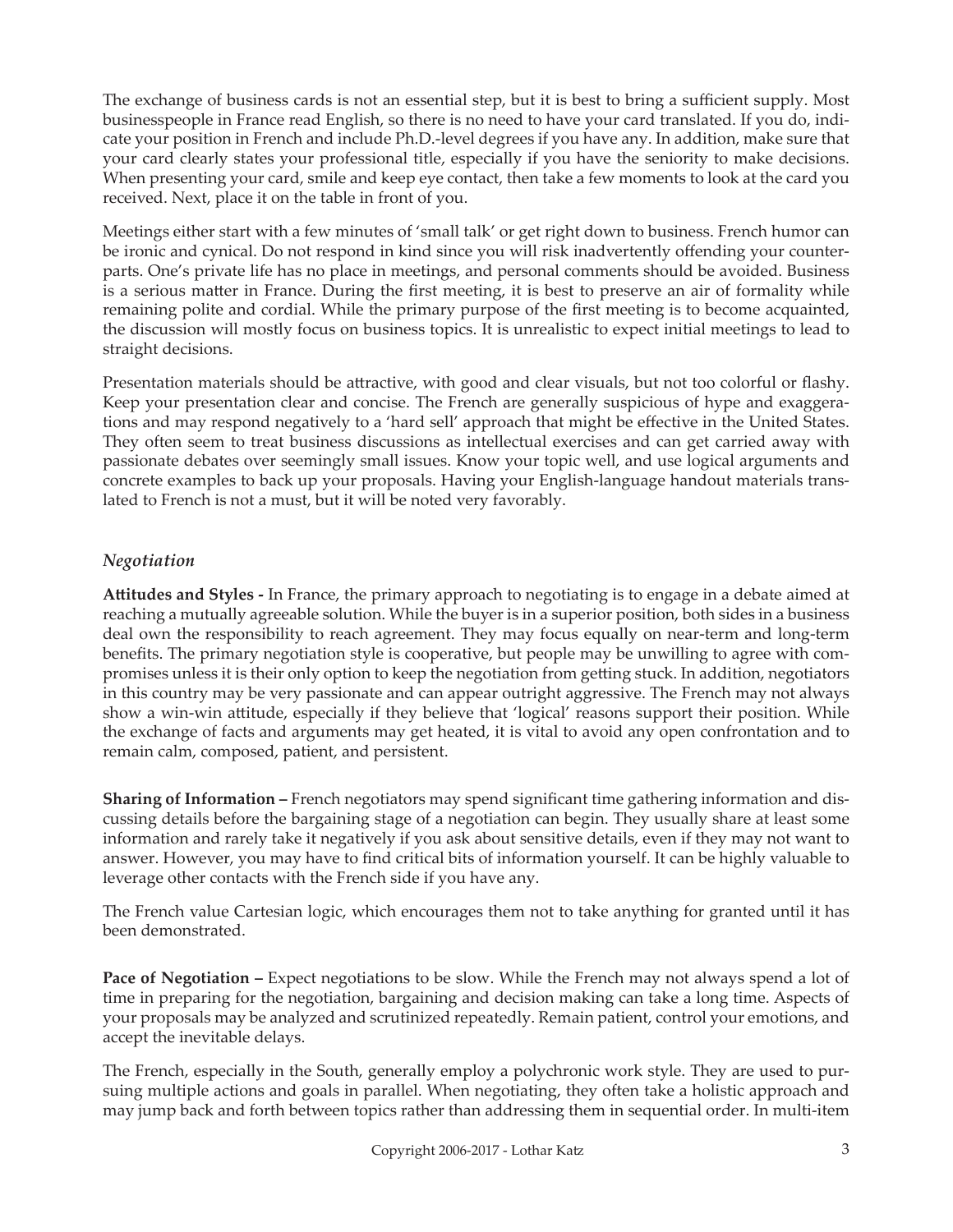negotiations, people may bargain and haggle over several aspects in parallel. In the middle of an argument, the focus may change away from the immediate issue. It is not unusual for the French to re-open a discussion over items that had already been agreed upon. In addition, they may take phone calls or interrupt meetings at critical points in a negotiation. While they may be doing some of this on purpose in order to confuse the other side, there are usually no bad intentions. Negotiators from strongly monochronic cultures, such as Germany, the United Kingdom, or the United States, may nonetheless find this style confusing and irritating. In any case, do not show irritation or anger when encountering this behavior. Instead, keep track of the bargaining progress at all times, often emphasizing areas where agreement already exists.

**Bargaining –** Most of the French are not fond of bargaining and strongly dislike haggling. The bargaining stage of a negotiation can take substantial time, though, with significant time spent discussing proposals and debating the merits of specific terms and conditions. Prices rarely move by more than 25 to 30 percent between initial offers and final agreement. Businesspeople in this country may only make concessions if the logic of their arguments has been defeated. Exaggerated claims or bragging will not help your position. However, the French will remain open to any new information.

Although the French generally prefer a straightforward negotiation style, they also use deceptive techniques, such as telling lies and sending fake non-verbal messages, misrepresenting an item's value, or making false demands and concessions. The French are very good at pretending to be disinterested in the whole deal or in single concessions, making you feel like a petitioner. Do not take such tactics personally and refrain from lying at or grossly misleading your counterparts, as doing so could damage business relationships. Carefully orchestrated, 'good cop, bad cop' can be an effective tactic to use in your own negotiation approach. Businesspeople may claim limited authority, stating that they have to ask for their manager's approval. This could be a tactic or the truth.

Negotiators in the country may use pressure techniques that include opening with their best offer, showing intransigence, applying time pressure, or making final or expiring offers. Some of these may be done very compellingly and can only be countered by 'calling the bluff.' When using similar tactics yourself, avoid being overly aggressive. Silence is rarely used as a negotiation technique. Avoid using decreasing offers as they will likely be viewed as offensive and inappropriate.

Though they may appear aggressive, French negotiators are rarely openly adversarial. Threats and warnings may be used, but negotiators in the country rarely openly display anger or walk out of the room. Using extreme openings may sometimes help in obtaining information since the French may view it as an intellectual challenge. However, since it could also be viewed as unfriendly, use the technique with caution. Persistence alone rarely helps in making progress unless it is paired with new ideas and arguments.

Negotiators may sometimes use emotional techniques such as attitudinal bargaining, sending dual messages, attempting to make you feel guilty, grimacing, or appealing to personal relationships. It is best to remain calm and composed, repeating the arguments that support your position.

French businesspeople may employ defensive tactics such as changing the subject, blocking, asking probing or direct questions, making promises, or keeping an inflexible position. All of these are ok to use against them as well.

Corruption and bribery are rare in France, though not completely unheard of. Both legally and ethically, it is advisable to stay away from giving gifts of significant value or making offers that could be read as bribery.

Should negotiations stall, the French will likely keep restating their position. It may take a new fact or aspect to break the impasse. Disputes are resolved by focusing on logical reasoning and facts. Generally, it can be effective to use surprise or distraction tactics in case of conflicts as a way to get your counterparts to take a different look at the situation.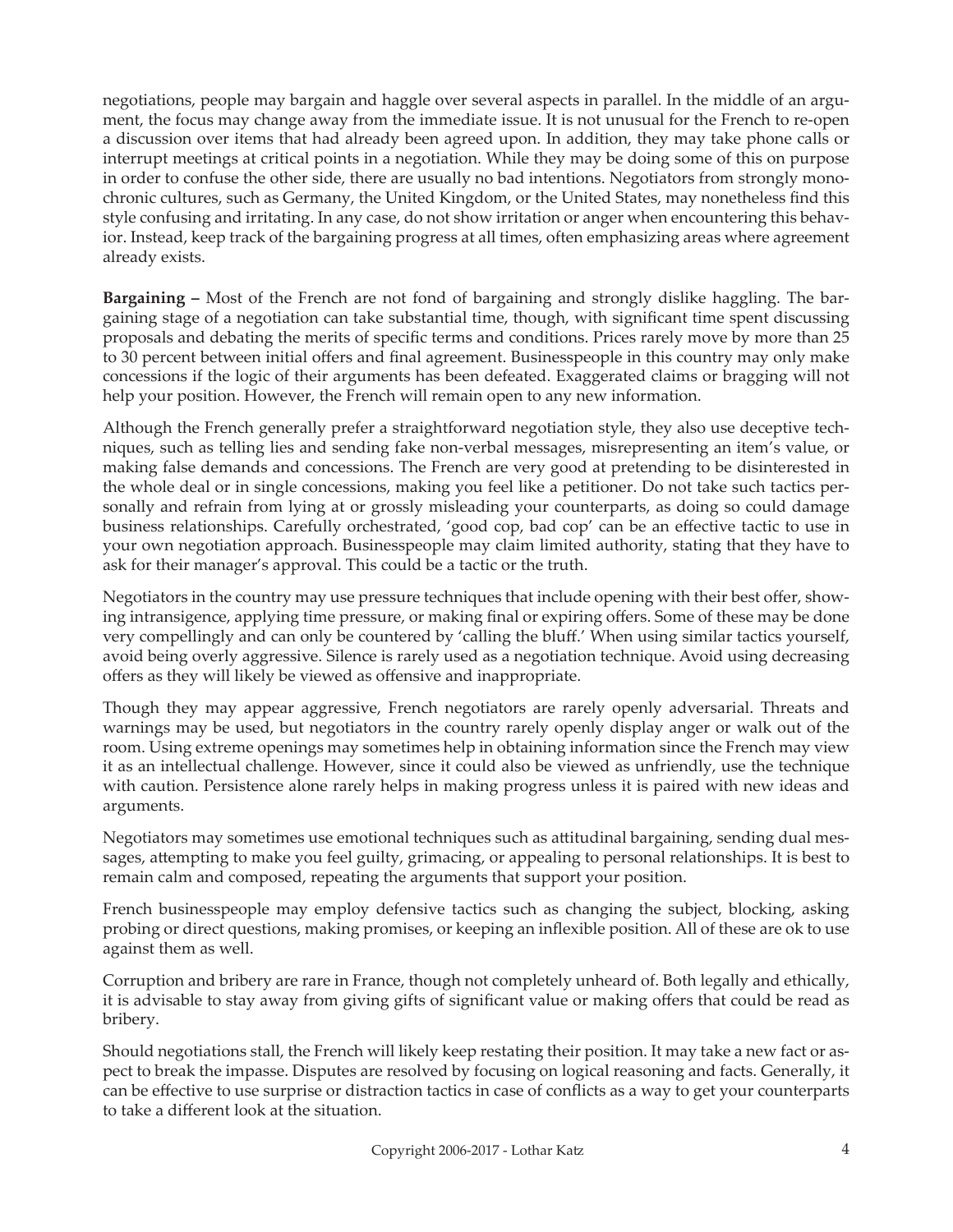**Decision Making –** The country's business culture is quite hierarchical. Decision makers are usually senior executives who consider the best interest of the group or organization. While they are likely to consult with others, bosses accept all of the responsibility. The people you are dealing with may only be intermediaries. Nevertheless, they could strongly influence the final decision, so try to win their support. Gaining access to top managers can be difficult. The French may examine every minute detail before arriving at a decision. Consequently, decision making is a very slow and deliberate process in France. On the other hand, it is an accepted practice to work around rules and regulations if needed. This often requires the support of an influential contact that is willing to help.

When making decisions, French businesspeople usually consider the specific situation rather than applying universal principles. Empirical evidence, logical arguments, and objective facts weigh much more strongly than personal feelings and experiences do. The French are often uneasy with change and reluctant to take risks. If you expect them to support a risky decision, you may need to find ways for them to become comfortable with it first, for instance by explaining contingency plans, outlining areas of additional support, or by offering guarantees and warranties.

## *Agreements and Contracts*

Capturing and exchanging written understandings after meetings and at key negotiation stages is useful since oral statements are not always dependable. Although interim agreements are usually kept, do not consider them final. Only a final contract signed by both parties constitutes a binding agreement.

Written contracts tend to be lengthy. They often spell out detailed terms and conditions for the core agreements as well as for many eventualities. Signing the contract is important not only from a legal perspective, but also as a strong confirmation of your French partners' commitment.

It is recommended to consult a local legal expert before signing a contract. However, do not bring your attorney to the negotiation table.

Contracts are usually dependable and the agreed terms are viewed as binding. Requests to change contract details after signature could be considered as bad faith and will meet with strong resistance. While your counterparts will expect you to keep all your commitments and respond harshly if you fail to do so, they may not always fulfill their own obligations to the letter.

#### *Women in Business*

While French society is making progress towards gender equality and some women hold important positions, most of them are still struggling to attain positions of similar income and authority as men. As a visiting businesswoman, emphasize your company's importance and your role in it.

Female business travelers should graciously accept chivalric gestures they receive. Displaying confidence and assertiveness can be effective, but it is important not to appear overly bold and aggressive.

## *Other Important Things to Know*

Conservative attire is important when doing business here. Businesspeople dress less fashionably than you may expect, given the country's reputation. Male business visitors should wear dark suits with neckties on most occasions, a bit more fashionable clothing for evening events. First impressions can have a significant impact on how people view you.

Business discussions are frequent during lunches, but don't suggest to 'work through lunch.' In addition, do not expect to discuss business during a dinner. The topic may and often will come up at the end of the meal, but you should wait for your host to bring it up.